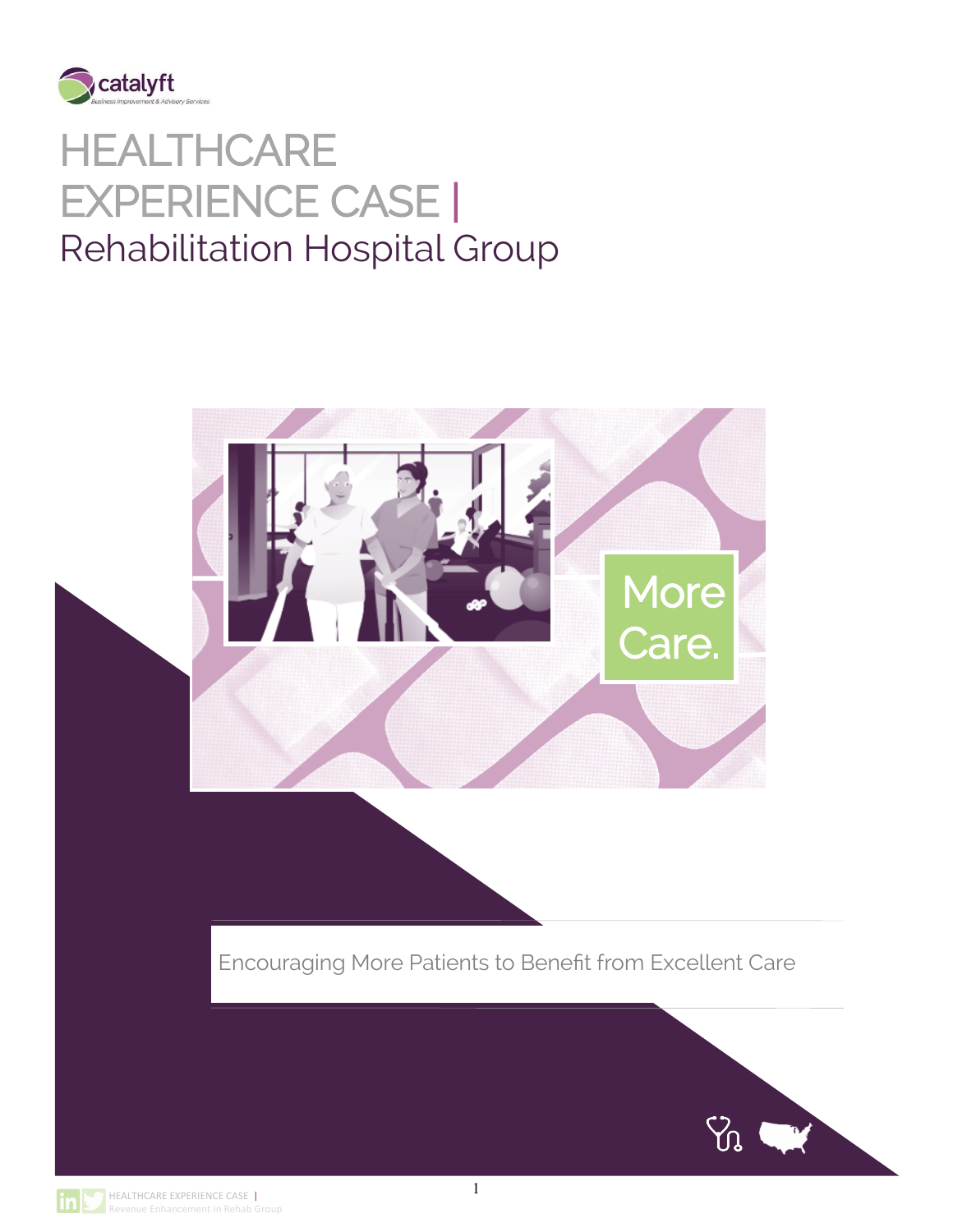



# **Revenue Enhancement:**

Encouraging More Patients To Benefit From Excellent Care

# Core Challenges

A new executive team had just taken the reins of a leading group of post-acute care rehabilitation hospitals known for excellent care, dedicated staff, and progressive therapies — but not living up their patient care capacity potential. Overcoming years of internal strife and inertia brought upon the organization by prior management, the staff was also weary of organizational realignments and wary of new initiatives. The executive team needed to accelerate revenue, fend off lower-cost, lower-quality care competitors from persuading patients, and ensure the team had the analytics, tools, and skills needed to make up for lost time without isolating employees from their heartfelt mission of taking excellent care of patients.

## Initial Analysis

After a 4-week analysis across 10 sample locations, several barriers to growth became apparent:

Under-Developed Patient Acquisition Process | With so much scrutiny brought to bear on financial stability, not enough time and resources were dedicated to new patient relationship development and the tools & reporting needed for each hospital to see opportunities within specific markets.

Unstructured Territory Management | The Directors of Marketing, ultimately responsible for supporting doctor and patient relationship management teams to fill up capacity, had a general sense of where geographic territory lines were drawn but did not have timely data or well-tested heuristics to help them understand core patient profiles most likely to use rehabilitation services. The Directors were having a tough time allocating responsibilities across their own teams, too. Teams were also skeptical of novel ways to generate referrals for their hospital network.

Inconsistent Use of Technology | Communication tools, performance reporting, and prospective patient relationship management systems were all over the map. If tools were even available, utilization varied based on the training and reinforcement offered at the local level. Some New Patient Liaisons had recurring, supportive discussions with their Directors about patient visit activity while others had not spoken to their Directors in weeks.

Missing Training Elements | The Hospital Group did an outstanding job making sure the Director + Liaison (D + L) teams had the latest training on HIPAA, updated service offerings, and new therapies. However, teams were left to their own devices with referral generation. Painful training gaps were present around market analytics, patient prospecting, consultation planning, quality meeting coaching, and management support.



# **HEALTHCARE**

#### Experience Case Synopsis:

Revenue Enhancement (RE) began by understanding why patients were interested in the Hospital Group's products & services and what were the local market factors influencing healthcare decisions. Working with the Director + Liaison teams, we analyzed and tested the best channels to meet patients on their own terms during trying times. To support a higher level of engagement needed to fill up excess capacity, customizable collaboration tools, optimized work processes, focused team training, and insightful metrics were put in place.

#### Hospital Group Profile:

- \$50 to \$120 million average annual revenue per hospital location providing post-acute care services (hospital, outpatient, and home health)
- 25 states with branded hospitals
- 500+ employees driving the changes

#### Financial Results:

17% revenue growth over baseline

#### Operational Results:

- 25% increase in referrals
- 32% increase in first-time patients
- 40% increase in consultation activities

#### Organizational Benefits:

- Customized doctor and patient relationship management system
- Insightful, analytics-based healthcare market profiles
- Performance visibility with leading and lagging indicators
- Relationship management training and support models
- Side-by-side new referral coaching program
- New communication and reporting features leveraging existing tech
- Continuous improvement capabilities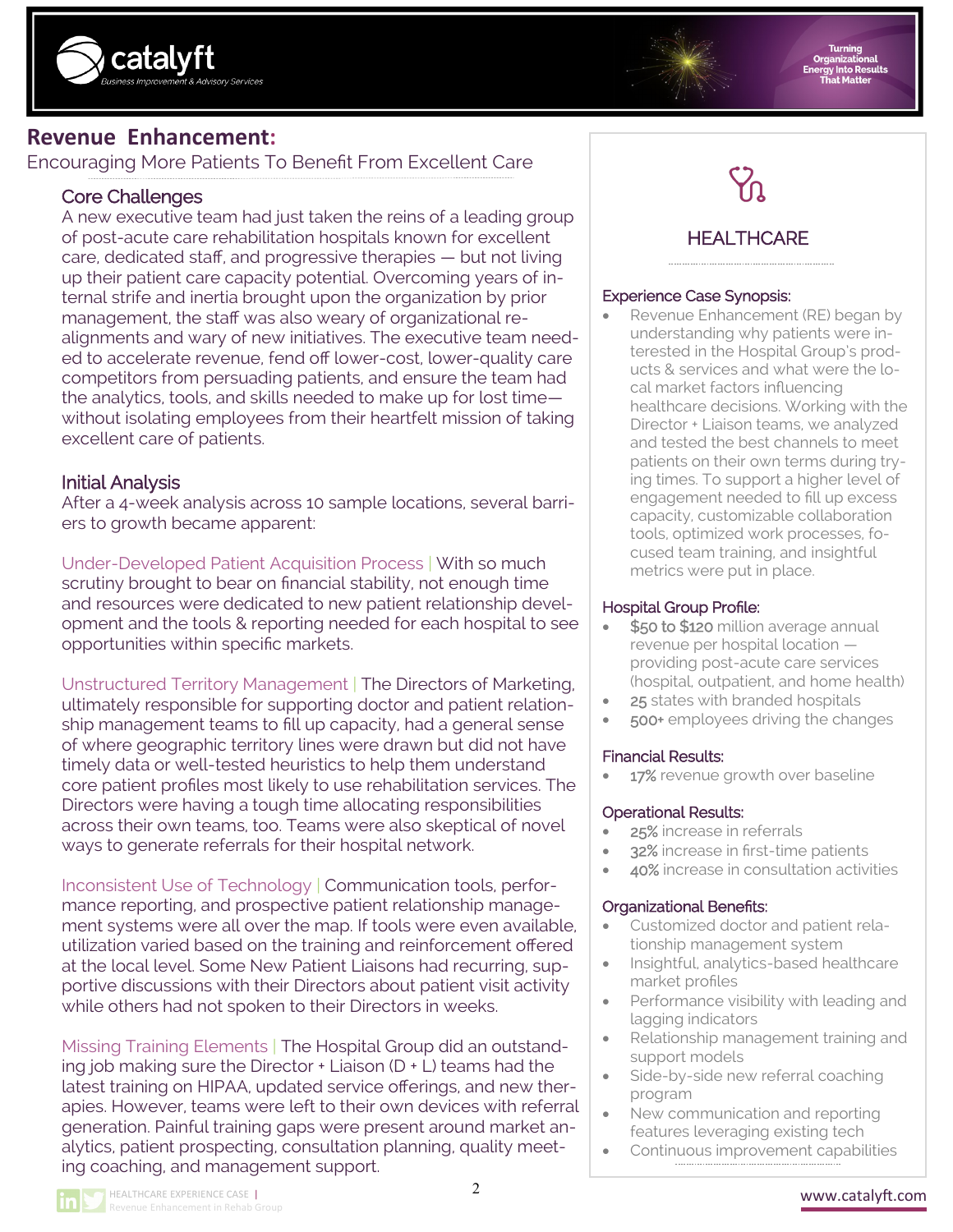### Collaborative Structure

To move quickly on building near-term revenue growth without sacrificing long-term sustainability, the improvement team was comprised of 45 members — executives, managers, directors, liaisons, and consultants — all hand-selected based on functional needs and deployment timing.

While skills sets varied (specialties included market data analytics, relationship development training, data hierarchy development, one-on-one referral coaching, process consulting, marketing, change management, and project management), all team members were focused on removing patient care barriers, installing the tools and supporting work processes needed to energize the instrumental  $D + L$  teams out in the regions, and filling up excess capacity.

The initial engagement spanned across 6 months with analysis, 6 regional implementation waves, and 3 waves of continuous improvement coaching. To ensure success and embedded practices, the Hospital Group's COO, CFO, and Regional Directors were heavily involved in all phases of collaboration.

#### Interesting Additional Considerations

In addition to internal strife, management changes, slow technology adoption, and challenging data flow, the improvement team had to overcome additional issues inherent in healthcare:

Motivation for coming to work every day and definition of responsibilities | The D + L teams did not want to think of themselves as being engaged in business development roles—even though these teams were the primary engine of growth. The teams considered themselves to be in the practice of providing excellent care to patients—not selling. The D + L teams needed to be appreciated—by their potential patients as well as themselves—as health care professionals and educators rather than as pushy salespeople. The improvement team needed to incorporate this crucial motivational spark and definition of self within the new doctor and patient relationship system, on-going relationship development training, and coaching support.

Sensitive Services | The D + L teams were speaking with hospital patients amongst families, gathered around at their loved one's bedside, and working on a path to recovery. Rehabilitation services options must be brought up with tact, respect for the patient's current situation, and empathy for both the patient and their families who have gone through so much adversity while weighing crucial decisions impacting future health outcomes.

Inconsistent Practices and Communication Channels | Historically, the regions were out of touch with corporate headquarters and were left to fend for themselves. Relying upon the strength of the local management team, some areas thrived, even in isolation, while others were withering away. Directors had no formalized way of sharing best practices with peers across regions or how to quickly ask for corporate's help if they were struggling.



#### Key Statistics:

55 Hospitals and Offices Supported across 6 US Regions

# 500+

Caregivers Trained in Relationship **Development** 

# 60+

Customizable Director and Regional Director Dashboards

> 90+ **Rehabilitation** Sub-Market Profiles Defined

> > 5 to 1 **Return** On Investment